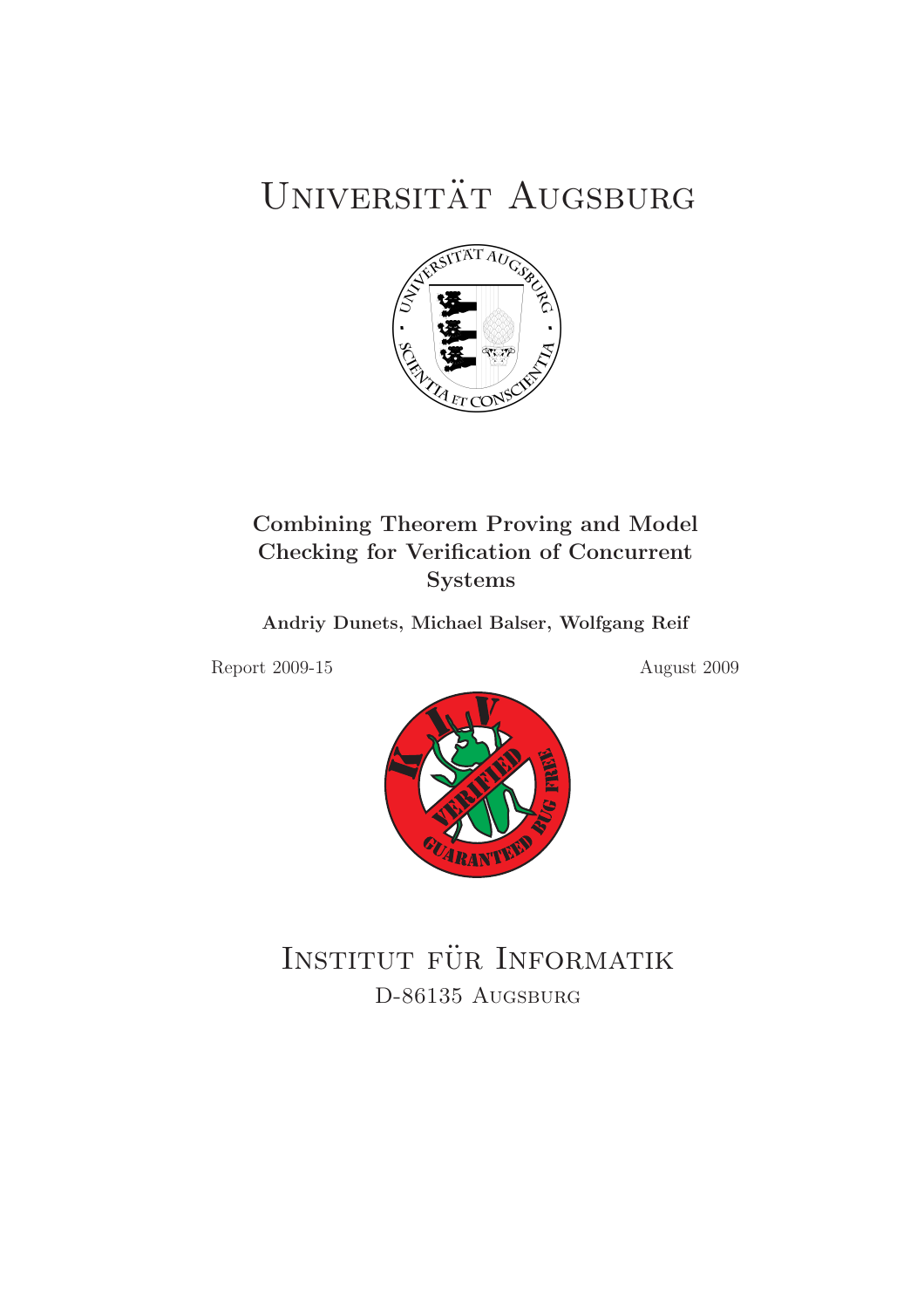Copyright c Andriy Dunets, Michael Balser, Wolfgang Reif Institut für Informatik Universität Augsburg D–86135 Augsburg, Germany http://www.Informatik.Uni-Augsburg.DE — all rights reserved —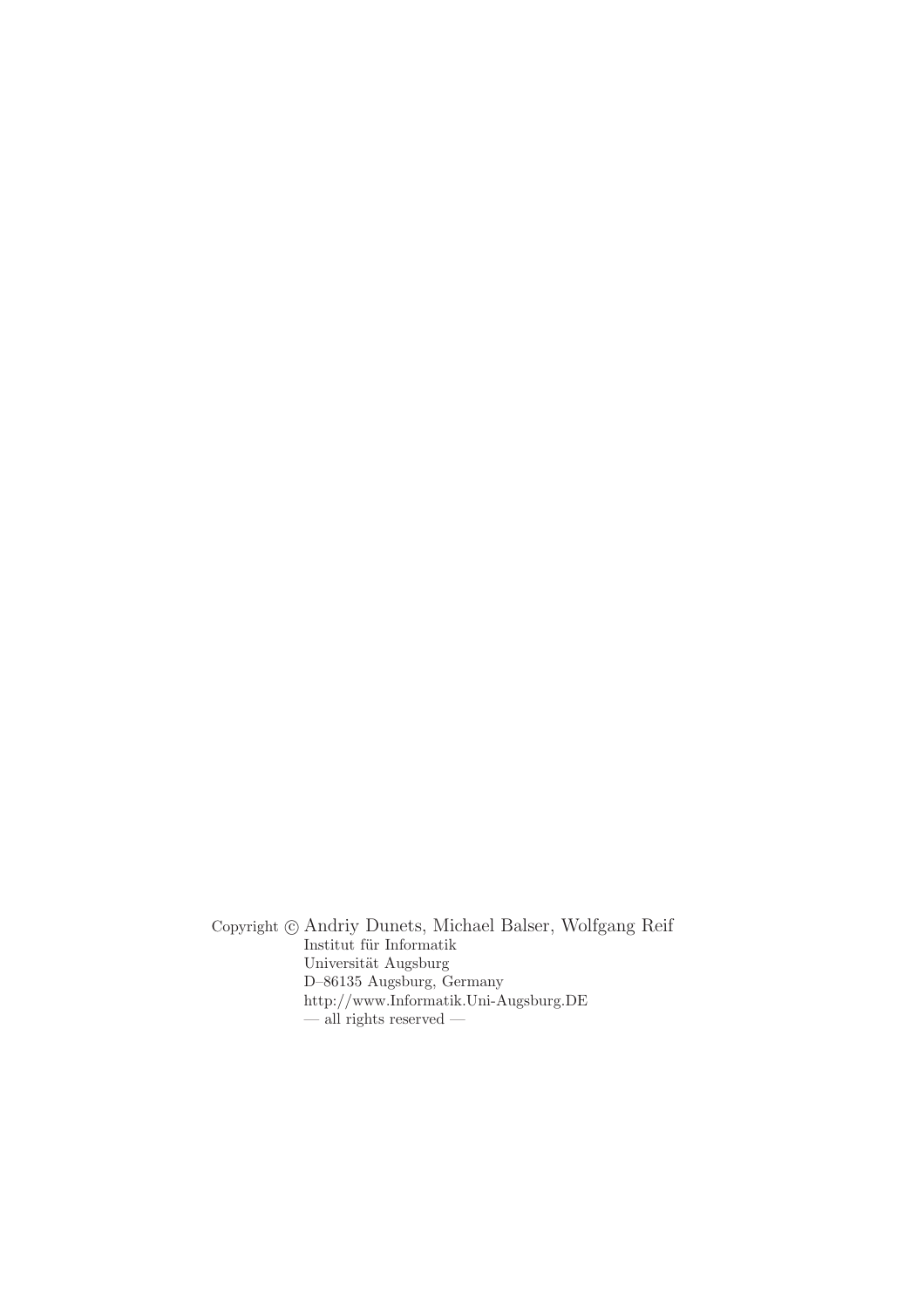# Abstract

An integration of deductive verification and model checking have been investigated in numerous works over the last decade. We refer to the approaches, where theorem proving was used to reduce verification problems to a form which allows to apply model checking directly [21, 19]. We present a translation procedure from finite state Reactive Logic (RL) [3] specifications of concurrent systems into the SMV model checker. As RL specifications can use arbitrary data types we demonstrate an application of data abstraction using a specification of communication protocol as an example. This paper was motivated by the results achieved in the previous work on verification of medical guidelines by model checking [4]. The basis for this work is an implementation of the symbolic execution proof strategy [1] for concurrent systems in the theorem prover KIV [2].

# 1 Introduction

The growing complexity of distributed and concurrent systems poses a difficult challenge to developers and requires enhanced verification techniques. Automatic verification techniques are very popular in the formal methods community and in the industry as well. However, a well-known limitations to the efficiency of the automatic verification is its applicability only to finite state models and the exponential blow-up of the size of models. Nevertheless, a rather modest amount of human intervention in terms of manually guided abstraction makes possible to analyze industrial strength models very efficiently. Abstractions can be computed in an automatic way or be manually constructed using deductive reasoning.

The importance of deductive verification in computer science is widely recognized. In particular, because of its features like universality, proof reusability, application of common knowledge and possibility to deploy human creativity during the proof process. Still, it can become inefficient proving interactively things which can be more or less easily handled by a machine. In particular, control-oriented properties of concurrent systems can be very efficiently analyzed by model checking.

Model checking is in particular a very efficient technique for the analysis of reactive systems with fairly complex control flows. On the other hand, complex or even unbounded data types in the specification must be previously handled by various abstraction techniques before the model checking algorithm can actually be applied. As data types in theorem proving can be arbitrarily specified we focus on the interactive construction of suitable abstractions.

Our goal is to create an integrated verification environment which combines the automation of model checking with the generality of theorem proving. Establishing of a link between both tools allows to combine the advantages of each of them in different ways and with it increases the efficiency of a verification process.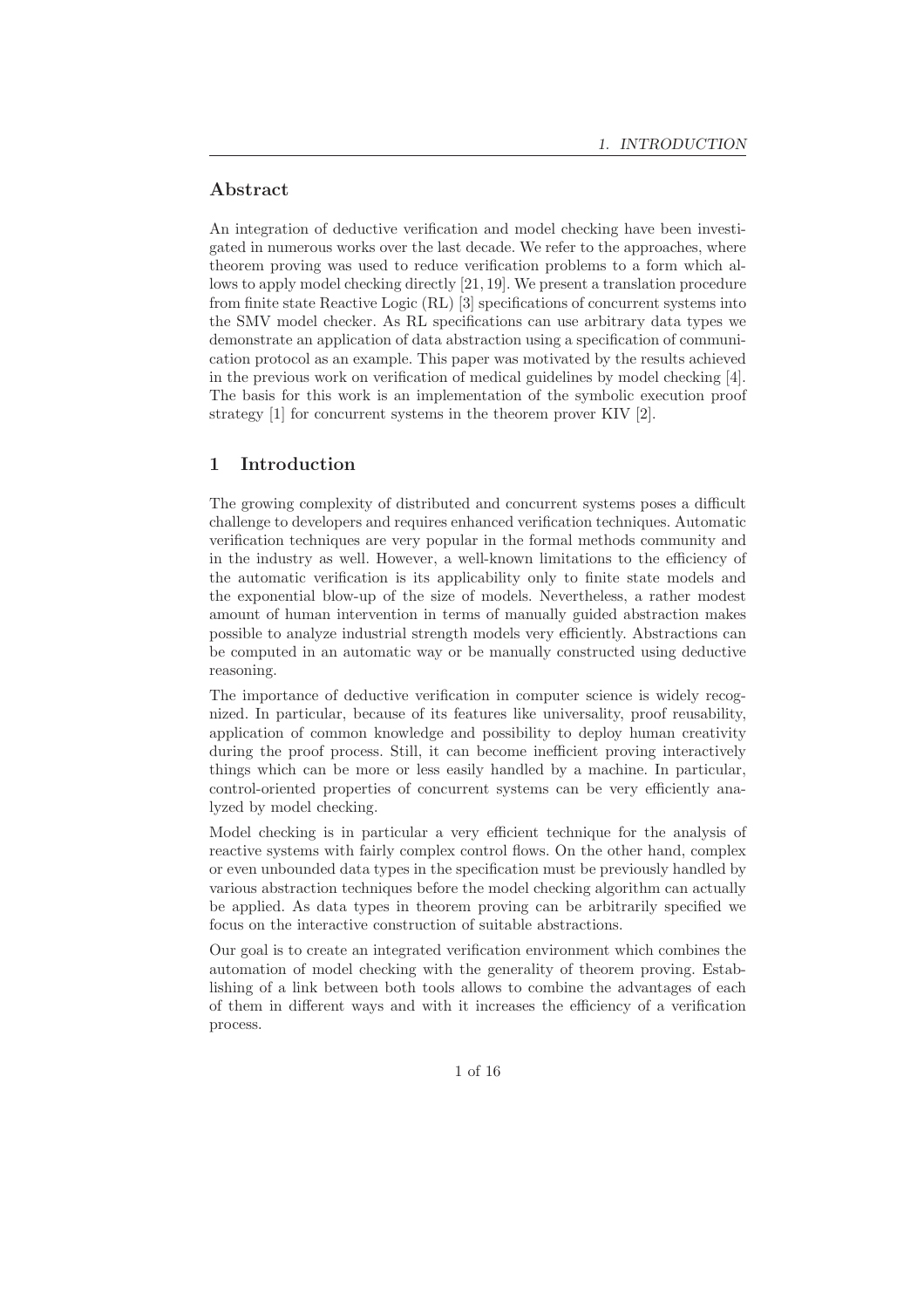#### 1.1 Related Work

Many techniques have been developed in order to expand the limits of model checking. A construction of property preserving abstractions proved to be an effective way dealing with state explosion or even infinite models. Methods, based on ideas from the framework of abstract interpretation [8], have been developed. In particular, the predicate abstraction technique [20] automatically constructs (using theorem prover PVS) abstract state graphs based on a set of state predicates  $p_1, \ldots, p_n$ . [7] presents an algorithm that uses decision procedure to generate finite state abstractions of reactive systems without an exhaustive search of the reachable abstract states (as in PVS method). The advantage of these techniques is that they are fully automatic.

Alternatively, an abstract system can be generated interactively, using theorem proving. In this case, the decrease in the automation is repaid by a flexibility in finding the right abstraction and a richer set of available corrective actions in case a proof fails. In [13] and [10] data abstraction is used for the verification of infinite state systems by model checking, while theorem proving is used to establish the correctness of an abstraction. Similar strategy was realized in [19] in the context of Input/Output-Automata (IOA) which represent models of distributed processes. IOAs have been formalized in the theorem prover Isabelle. In this approach safety properties were represented by IOA  $\mathcal A$  (specification) and the model of a system by IOA  $\mathcal C$  (implementation). The verification goal of checking  $traces(C) \subseteq traces(A)$  was achieved by introducing IOA B (abstraction) and checking  $traces(C) \subseteq traces(B)$  (soundness of abstraction) interactively in Isabelle and  $traces(B) ⊆ traces(A)$  by model checking.

This paper is organized as follows. Section 2 introduces the necessary background on the Reactive Logic (RL) in the theorem prover KIV. Section 3 defines a translation procedure from the RL specification of a concurrent system in KIV to the SMV model checker. Section 4 presents an application of data abstraction technique to the producer-consumer example with infinite data types. Section 5 concludes and considers promissing directions for a future work.

# 2 Reactive Logic in KIV

KIV [2] is an integrated environment for system development using formal methods. KIV supports both the functional and the state-based approaches to specify systems. Higher-order algebraic specifications of software and systems designs are represented as directed acyclic graphs, called development graphs. Properties of a design are verified by an interactive construction of proofs. KIV combines a high degree of automation with an elaborate interactive proof engineering environment. Support for the development of concurrent systems has recently been added.

The Reactive Logic (RL) [3] was defined and implemented in KIV for the purpose of deductive reasoning about and verification of concurrent systems. The RL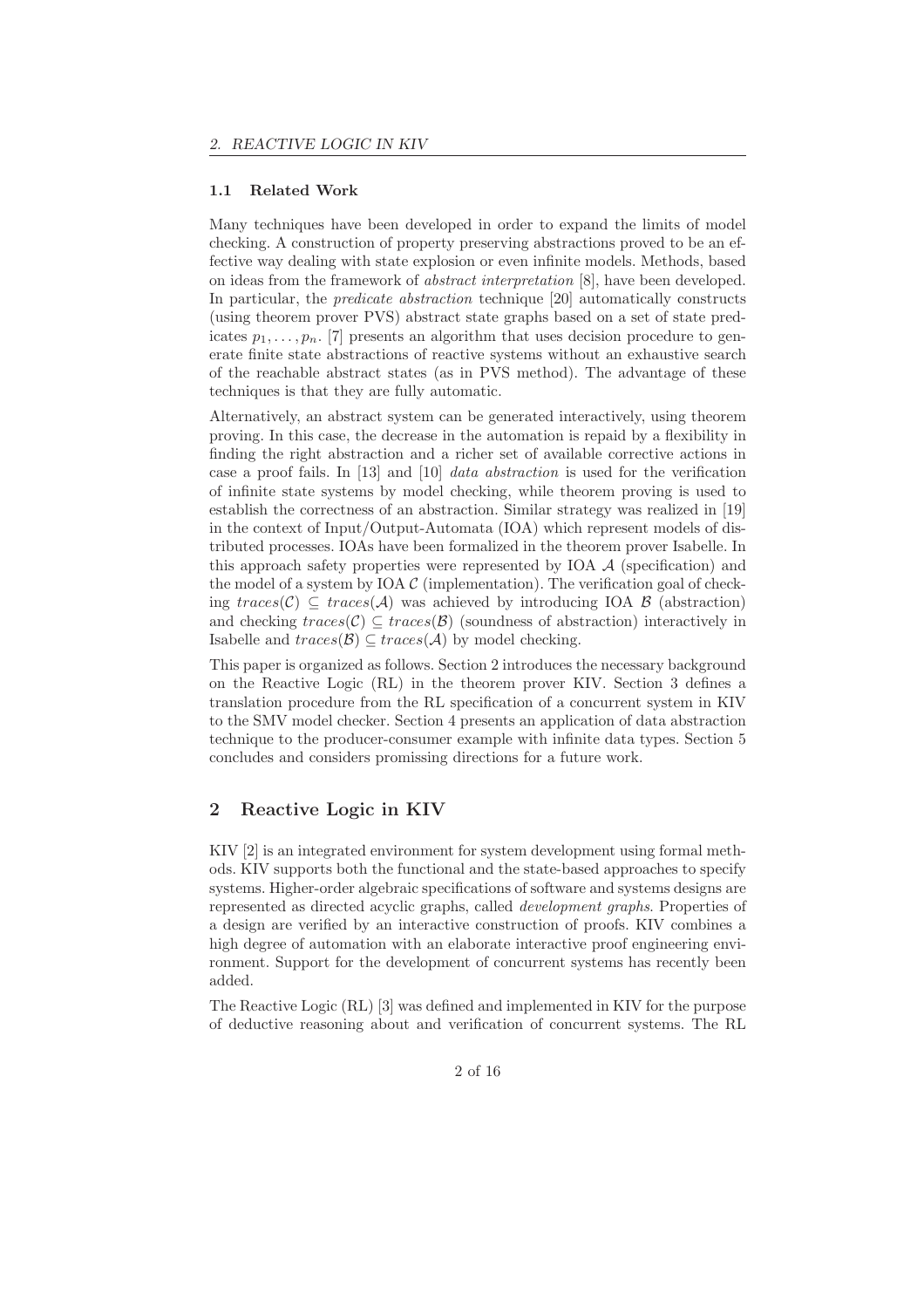syntax and the semantics of programs is close to SPL [22], however, it is more in the style of the Interval Temporal Logic [18], where programs and formulas can be mixed. In RL the behavior of concurrent systems is described using parallel programs and their properties are formulated in Linear Temporal Logic (LTL). A state of a system is encoded in first-order logic using variables. We distinguish between *static* variables v (represented using lowercase), which do not change their value over time, and  $dynamic$  variables  $V$ . The most distinctive attribute of this logic are double-primed variables. A primed variable  $V'$  represents the value of V after a system transition, the double-primed variable  $V''$  stores the value after an environment transition. System and environment transition alternate, while  $V''$  is equal to the value of V in the successive state. This feature is introduced in order to get a compositional semantics for interleaving operator  $||_i.$ 

We refer to [3] for a detailed definition of RL syntax and semantics.

# 3 Generating Finite-State Model

Usually finite state transition systems are represented using Kripke models. In the context of concurrent programs, in order to construct a Kripke model for a given concurrent system, we should provide the set of system variables  $V$  as well as the first order formulas  $\mathcal I$  and  $\mathcal T$  specifying the set of initial states and the transition relation respectively.

 $\varphi_{init}, [\alpha], \psi_{env} \vdash \chi$ 

Fig. 1. Proof obligation in KIV: precondition, program, environment assumption ⊢ temporal property

Consider a temporal proof obligation in the theorem prover KIV, see Fig. 1. In RL programs and formulas can be mixed as well as complex abstract data types can be used. Therefore, we must put some restrictions on the precondition  $\varphi_{init}$  and the program [ $\alpha$ ], see Definition 1, in order to be able to construct the corresponding finite-state model directly (i.e. without any use of abstraction) and automatically from the underlying specification specification in KIV. We intentionally abandon the option of using well-established abstractions for program analysis at this point, e.g. the method of predicate abstraction which uses decision procedures for the automatic construction of an abstraction for a given program. We are investigating an option of an interactive way of an abstraction construction in the the theorem prover KIV using deductive reasoning. The theorem prover is used to prove a homomorphic correspondence between the concrete and the abstract model. Therefore, we assume that a model of a concurrent system is already finite, i.e. satisfies certain assumptions.

Definition 1 (Assumptions). We assume that: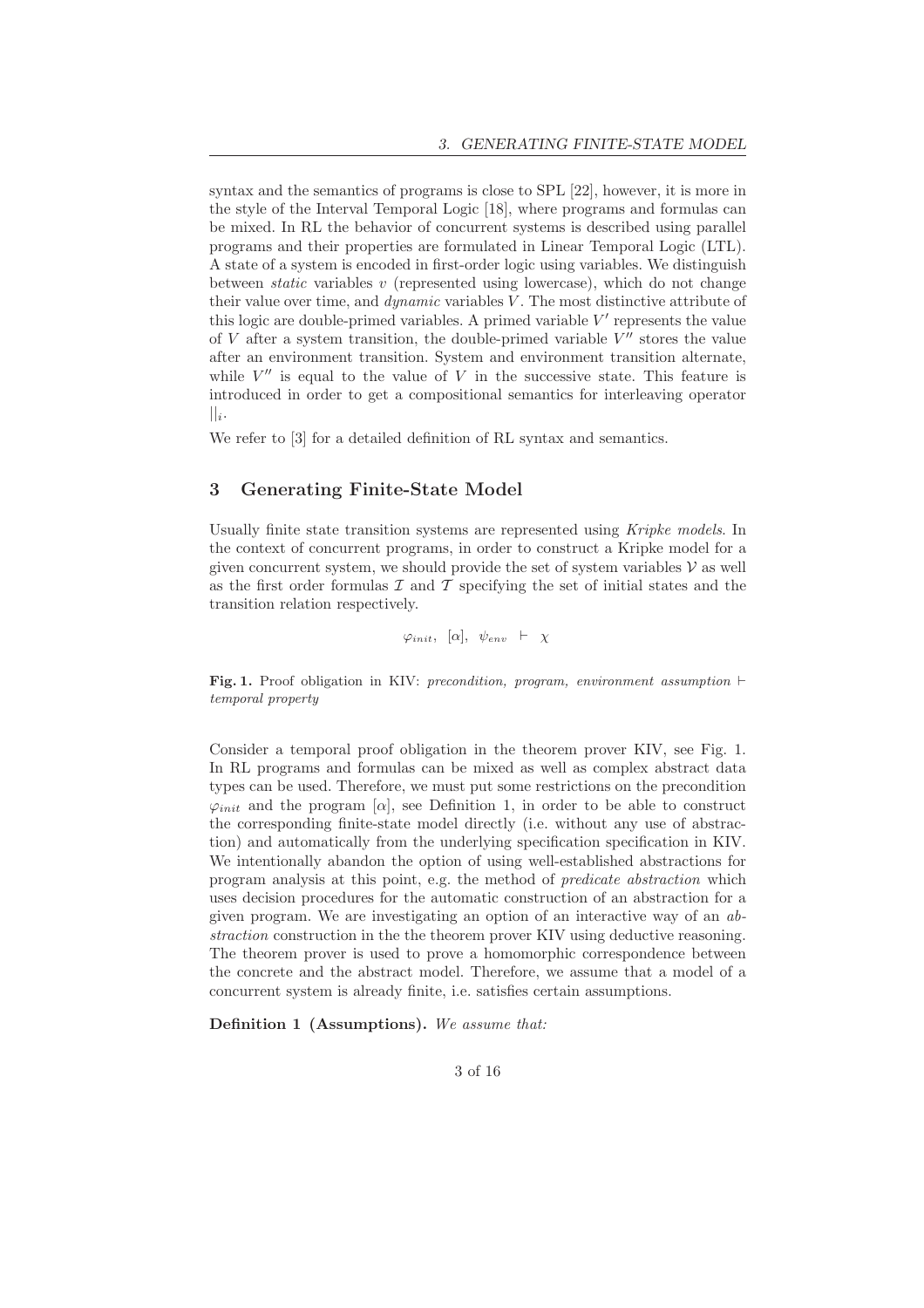- all program variables have finite domain and are correspondingly initialized in the precondition  $\varphi_{init}$ , e.g.  $\varphi_{init} \equiv N = 0 \land M = 1$
- programs contain no recursive procedure calls
- as  $||s||_i$  are associative operators, we assume that program  $P = P_1|| \dots ||P_n$ (flat hierarchy)

Given a proof obligation, see Fig. 1, which fulfils the assumptions from the Definition 1. In order to find out by model checking whether the concurrent program  $[\alpha]$  satisfies the LTL property  $\chi$  under the environment assumption  $\psi_{env}$ , we should construct a corresponding finite-state model. This finite-state model is specified by providing a set of system variables  $V$  (which implicitly defines the state space) as well as first order formulas  $\mathcal I$  and  $\mathcal T$  (initial states and transition relation). The formula  $\mathcal I$  can be straightforward derived from the precondition  $\varphi_{PL}$ . The details on construction of V and T are described in 3.1 and 3.2. In case of RL, the formula  $\mathcal T$  is defined as a composition of two relations  $\mathcal{T}_s$  and  $\mathcal{T}_e$  which model the transitions of a concurrent program and of an environment respectively, i.e.  $\mathcal{T} := \mathcal{T}_s$ ;  $\mathcal{T}_e$ . This corresponds to the semantics of RL, where the TL step is defined as a successive combination of the step of a system (modelled by a concurrent program) followed by the step of an environment (modelled by an environment assumption). Next we will describe an approach to a construction of  $\mathcal{T}_s$  (for a given program  $[\alpha]$ ) and of  $\mathcal{T}_e$  (for a given environment assumption expressed by an LTL formula  $\psi_{env}$ ).

#### 3.1 Programs

For the construction of  $\mathcal{T}_s$  we use the approach presented in the books by Manna and Pnuelli [16] and by Clarke, Grumberg and Peled [6] (Chapter 2), which is based on the idea of labelling of statements in a program. A translation procedure  $\mathcal C$  is defined, that takes the text of a labeled program  $P$  and transforms it into first order formula  $\mathcal{T}_s$ , where  $\mathcal{T}_s$  represents the set of transitions of the program. Further, the definition of C is extended for the interleaved operator  $||_i$ . Also, a labelling transformation of a program P into a labeled program  $P^{\mathcal{L}}$  is defined.

The definition of a labeling transformation of a program is based on the assumption that each statement in a program has a unique entry point and a unique exit point. As in sequential programs the exit point of a statement is equal to the entry point of the following statement, it is sufficient for the labeling transformation to attach labels only for the entry points of statements of a program P. Further, labels for the entry and exit points of P must be provided. We assume that no two attached labels are identical. For an arbitrary program  $P$  the labeling transformation to  $P^{\mathcal{L}}$  is defined as follows, see Definition 2:

Definition 2 (labeled program  $P^{\mathcal{L}}$ ). Consider the following cases:

- if P is a basic statement (e.g. P is  $x := e$ , **skip, await**), then  $P^{\mathcal{L}} = P$ .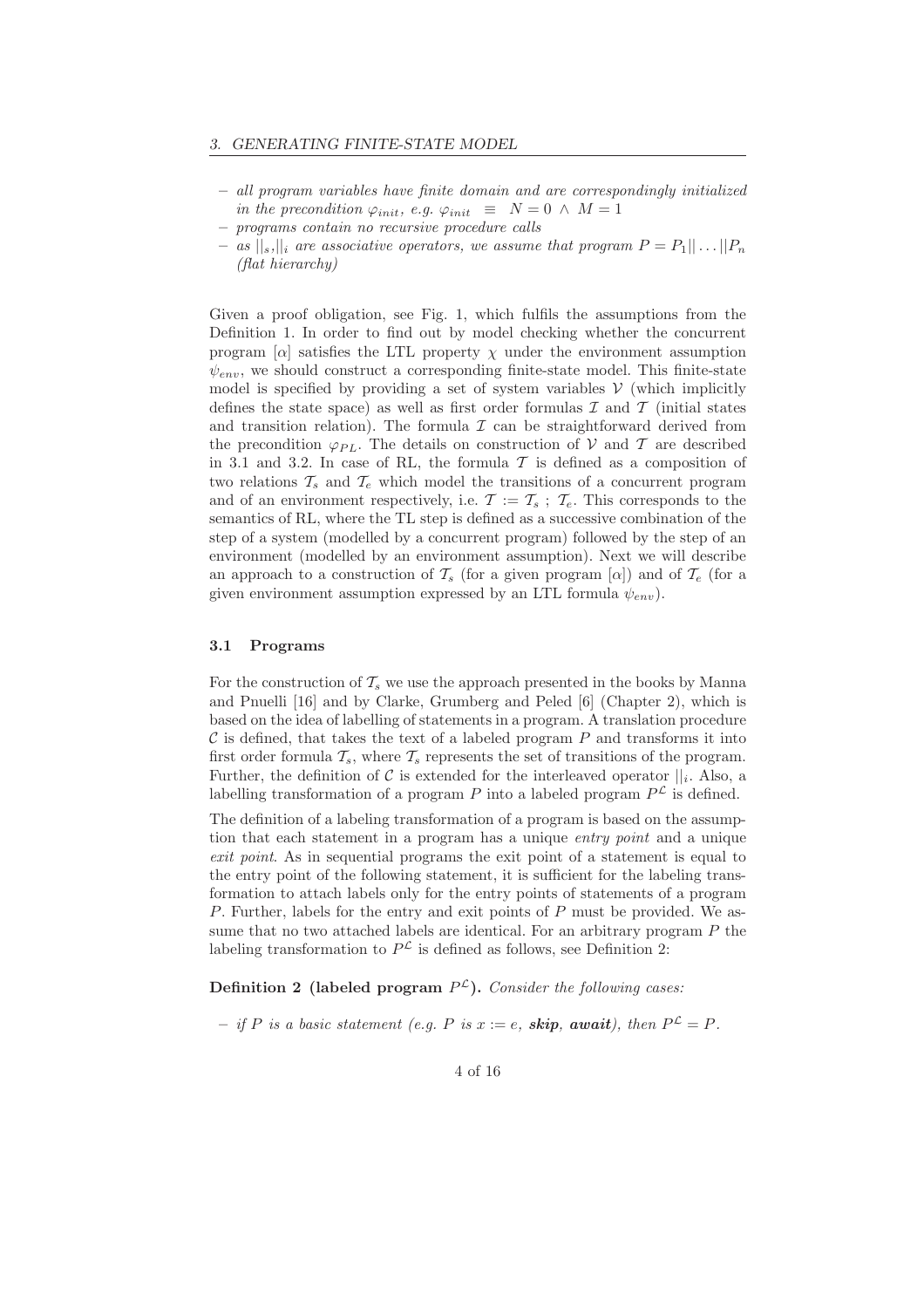$-$  if  $P = P_1$ ;  $P_2$ , then  $P^{\mathcal{L}} = P_1^{\mathcal{L}}$ ;  $l : P_2^{\mathcal{L}}$ .  $-$  if  $P =$  if c then  $P_1$  else  $P_2$ , then  $P^{\mathcal{L}} =$  if c then  $l_1 : P_1^{\mathcal{L}}$  else  $l_2 : P_2^{\mathcal{L}}$ .  $-$  if  $P =$  while c do  $P_1$ , then  $P^{\mathcal{L}} =$  while c do  $l_1 : P_1^{\mathcal{L}}$ .

 $- if P = P_1 ||P_2 || \dots || P_n, then P^{\mathcal{L}} = l_1 : P_1^{\mathcal{L}} || l_2 : P_2^{\mathcal{L}} || \dots || l_n : P_n^{\mathcal{L}}.$ 

In following, we assume that  $P$  as well as all  $P_i$  are already labeled programs with entry and exit points labeled  $l, l'$  and  $l_i, l'_i$  respectively. For each process  $P_i$ we introduce a special variable  $pc<sub>i</sub>$  called program counter that ranges over the set of program labels.

The translation procedure  $\mathcal C$  has three parameter: the entry label l, the labeled program  $P$  and the exit label  $l'$ . For a given concurrent program  $P$ , the corresponding transition relation  $\mathcal{T}_s$  is defined as  $\mathcal{C}(l, P, l')$ , where  $\mathcal{C}(l, P, l')$  is a disjunction of all possible transitions. A single transition is represented by a conjunction which is true whenever the transition is enabled and false otherwise.  $\mathcal C$  is recursively defined for each program construct, see Definition 3.

Definition 3 (translation procedure C). In order to define  $\mathcal{C}(l, P, l')$  consider the following cases for P:

- $-\mathcal{C}(l, x := e, l') \equiv pc = l \land pc' = l' \land x' = e \land same(V \setminus \{x, pc\})^{-1}$
- $C(l, \textbf{skip}, l') \equiv pc = l \land pc' = l' \land same(V \setminus \{pc\})$
- $\mathcal{C}(l, \textbf{await } c, l') \equiv (pc = l \land pc' = l' \land c \land \textbf{same}(V \setminus \{pc\})) \lor$  $(pc = l \wedge pc' = l \wedge \neg c \wedge same(V))$
- $C(l, P_1; l'' : P_2, l') \equiv C(l, P_1, l'') \vee C(l'', P_2, l')$
- $\mathcal{L} = \mathcal{C}(l, \textbf{\textit{if}} \ c \ \textbf{\textit{then}} \ l_1 : P_1^{\mathcal{L}} \ \textbf{\textit{else}} \ l_2 : P_2^{\mathcal{L}}, l') \equiv$
- $(pc = l \wedge pc' = l_1 \wedge c \wedge same(V \setminus \{pc\})) \vee$  $(pc = l \wedge pc' = l_2 \wedge \neg c \wedge same(V \setminus \{pc\})) \vee C(l_1, P_1, l') \vee C(l_2, P_2, l')$  $- \mathcal{C}(l,\textit{while } c \textit{ do } l_1:P_1^{\mathcal{L}},l') \equiv$
- $(c(t, \text{where } c \text{ do } t_1 : r_1^*, t) =$ <br>  $(pc = l \wedge pc' = l_1 \wedge c \wedge same(V \setminus \{pc\})) \vee$  $(pc = l \wedge pc' = l' \wedge \neg c \wedge same(V \setminus \{pc\})) \vee C(l_1, P_1, l)$  $- C(l, l_1 : P_1^{\mathcal{L}} ||_i l_2 : P_2^{\mathcal{L}} ||_i ... ||_i l_n : P_n^{\mathcal{L}}, l') \equiv$  $fairSched \wedge \bigvee_{i=1}^{n} (\neg blk_i \wedge \mathcal{C}(l_i, P_i, l'_i))$
- $C(l, l_1 : P_1^{\mathcal{L}}||_s l_2 : P_2^{\mathcal{L}}||_i ... ||_s l_n : P_n^{\mathcal{L}}, l') \equiv$  $\bigwedge_{i=1}^n \mathcal{C}(l_i, P_i, l'_i)$

In contrast to [16] and [6], the translation procedure C in Def. 3 treats asynchronous parallel operator  $||_i$  in a different way, i.e. a process is scheduled only if it is not blocked  $(\neg blk_i \text{ holds})^2$ . Also, the interleaved operator  $||_i$  in RL weakly fair, i.e. if a process is infinitely often not blocked, eventually it will be scheduled.

 $x^1$  same(V)  $\iff \forall x \in V$ .  $x' = x$ 

<sup>&</sup>lt;sup>2</sup> A process is blocked *iff* it stalls at a synchronization point *await*  $c$ , i.e. the condition c is currently false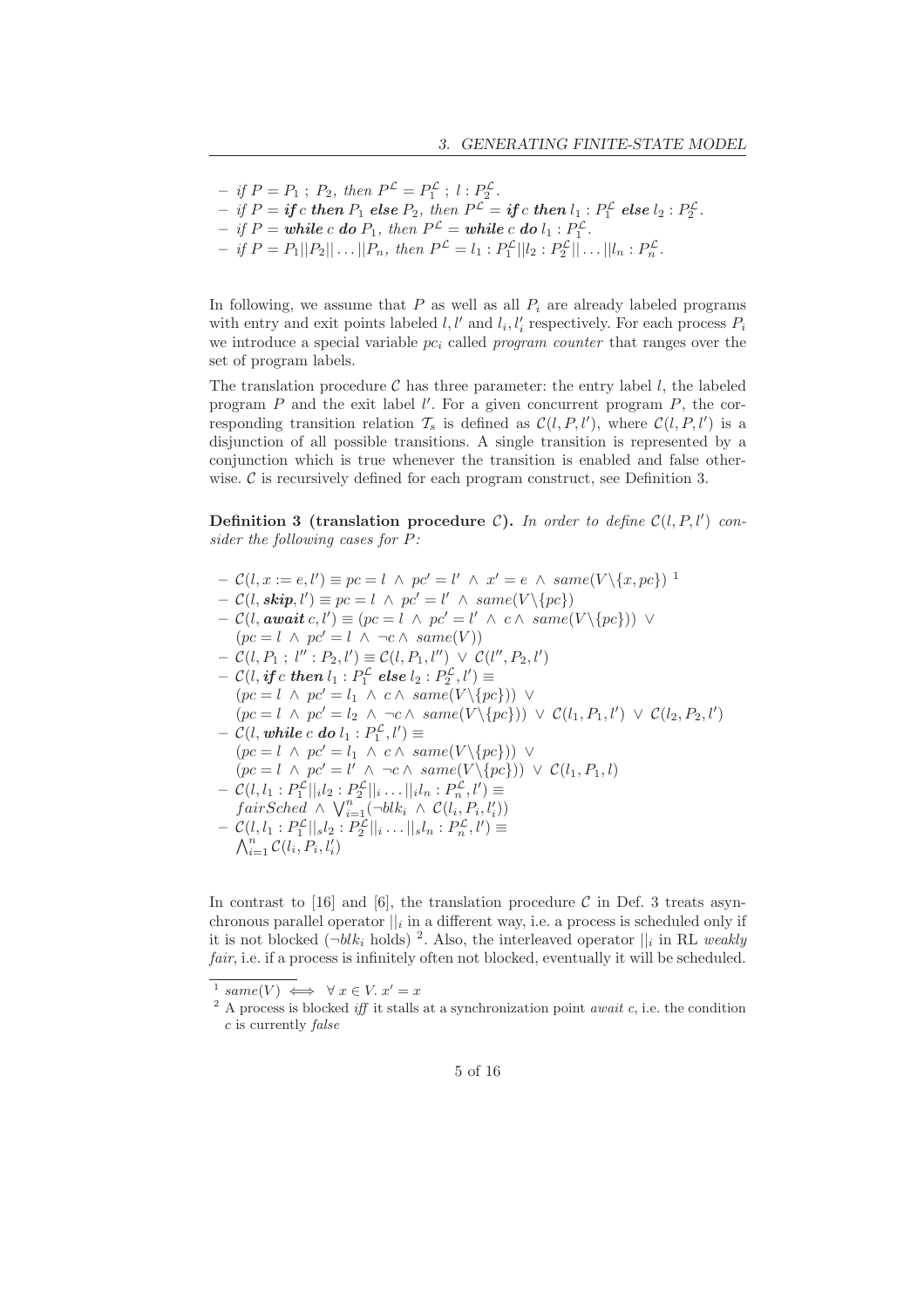#### 3.2 Environment

The most commonly used environment assumption is one where the environment is assumed to be not modifying the system variables, e.g.  $\psi_{env} \equiv \Box N'' = N'$ . Another kind of frequently used assumptions are liveness properties which state that an event eventually occurs, e.g.  $\Diamond \text{Push''} \leftrightarrow \text{true}.$ 

As we mentioned before, the purpose of introducing double primed variables in RL is to make the logic more suitable for the compositional reasoning about concurrent systems. It is possible, for example, to consider separately only one component of a concurrent system for the verification, while replacing the other parts by their abstractions in form of LTL properties. These LTL properties are put in the environmet assumptions during the verification.

Therefore, in general, we can get an arbitrary LTL formula  $\psi_{env}$  describing an environment behavior, i.e. a relationship between double primed variables  $\nu''$  and primed variables  $\nu'$ . For example,  $\psi_{env}$  can contain propositions  $p(\nu'') \in \mathcal{L}(\psi_{env})$ (here  $\mathcal{L}(\psi_{env})$  represents the set of propositions which occur in  $\psi_{env}$ ) which have form  $\nu'' = \tau(\nu'_1, ..., \nu'_n)$ , where  $\nu$  and  $\nu_i$  represent program variables and  $\tau$  is a function constructed using operations like addition, subtraction etc.

In this Section we describe how given an environment assumption  $\psi_{env}$  a corresponding environment transition relation can be constructed. We use an algorithm of Gerth, Peled, Vardi and Wolper [11] for translating an LTL path formula into a generalized Büchi automaton using depth-first search. This algorithm is designed to produce small automata and avoids the exponential blowup that can occur in their construction whenever possible. Further, a simple translation from a generalized Büchi automaton to a Büchi automaton is performed. After the Büchi automaton, see Definition 4, for a given LTL formula  $\psi_{env}$  is constructed, we have to translate it into the first order formula  $\mathcal{T}_e$  representing the corresponding transition relation.

### Definition 4 (Büchi automaton).  $A = \langle Q, I, \rightarrow, F \rangle$ , where:

- $-$  Q is a finite set of states
- $− I ⊆ Q$  is the set of initial states
- $\rightarrow \subseteq Q \times Q$  is the transition relation
- $F \subseteq 2^Q$  is the set of accepting states.

An execution A is an infinite sequence  $\sigma = q_0q_1q_2...$  such that  $q_0 \in I$  and  $\forall i \geq 0. g_i \rightarrow q_{i+1}$ . An accepting execution  $\sigma$  is an execution such that,  $\forall q \in$ F.  $q \in inf(\sigma)^3$ .

Consider the LTL formula  $\square(p \rightarrow (rUq))^4$  as an example. The corresponding Büchi automaton is shown on Fig. 2. In order to translate this automaton into  $\mathcal{T}_e$  we introduce an additional state variable s ranging over  $\{s_0, s_1\}$ :

<sup>&</sup>lt;sup>3</sup> q appears infinitely often in the execution  $\sigma$ 

 $\frac{4}{4}$  as mentioned above, p, q, r abbreviate some relationships between primed and double primed variables, e.g.  $N'' = N'$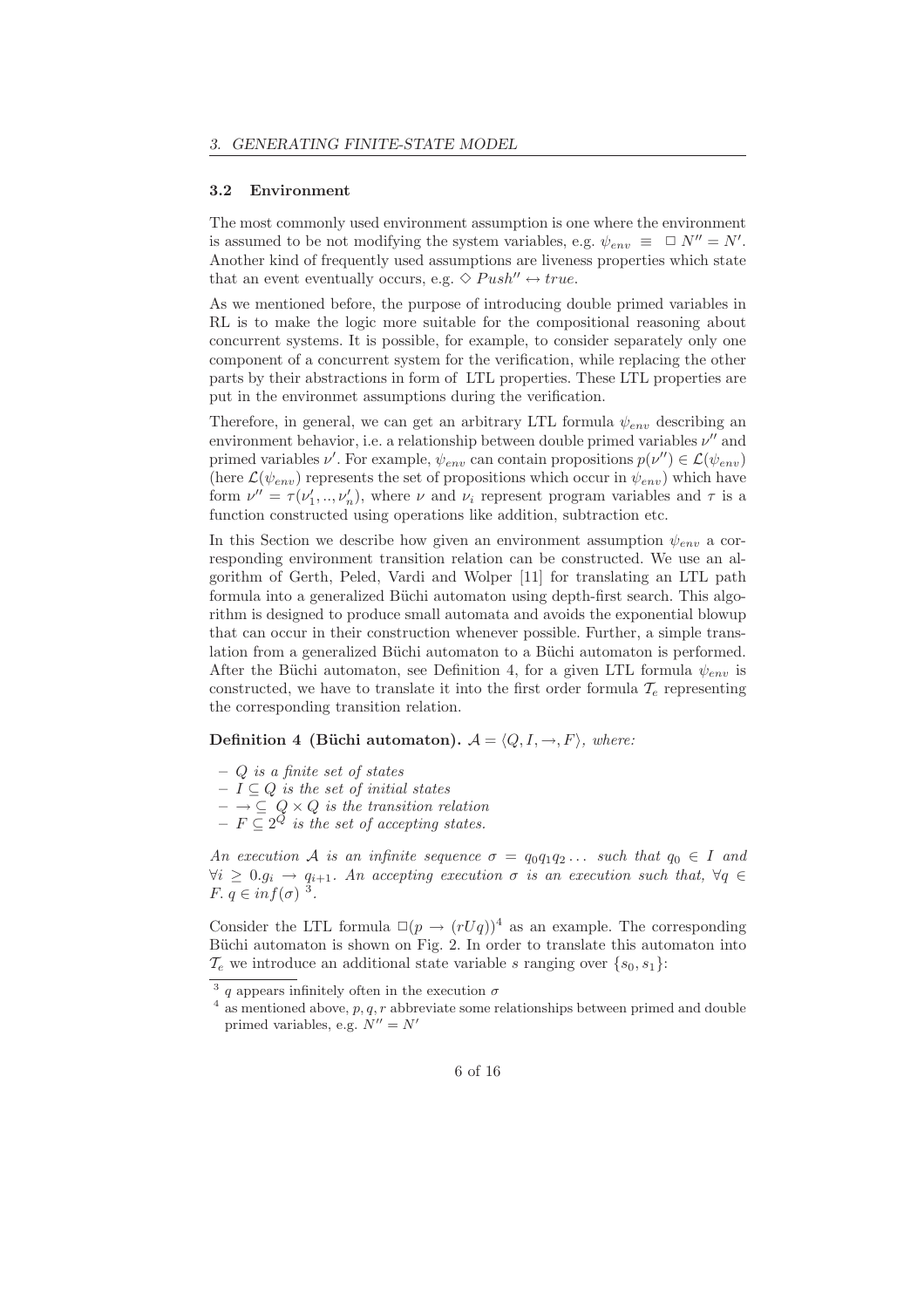

**Fig. 2.** Büchi automaton for  $\Box(p \rightarrow (rUq))$ 

$$
(s = s_0 \land s' = s_0 \land (\neg p \lor p \land q) \lor
$$
  
\n
$$
s = s_0 \land s' = s_1 \land p \land r \land \neg q \lor
$$
  
\n
$$
s = s_1 \land s' = s_1 \land r \land \neg q \lor
$$
  
\n
$$
s = s_1 \land s' = s_0 \land q) \land fair(s = s_0 \lor s = s_1)
$$

Fig. 3. Formula representing Büchi automaton on Fig. 2

The assumption  $fair(s = s_0 \vee s = s_1)$  requires that  $s = s_0 \vee s = s_1$  holds infinitely often on every trace. This fairness constraint models the acceptance condition for the Büchi automaton on Fig. 2.

#### 3.3 Encoding into SMV

As we previously used SMV [14] model checker (Cadence SMV) for the verification of medical guidelines [4] and it proved to be a very efficient tool, we also decided to use it for the model checking of RL programs. In particular, it provides such useful for our purposes constructs like TRANS and INVAR. The first one allows to encode a transition relation of state variables by a formula, e.g. see Fig. 3. The INVAR statement restricts the state space only to states satisfying a given condition. In order to model the weak fairness of the interleaved operator  $\|$ <sub>i</sub> the FAIRNESS construct of SMV language is used. This construct allows to restrict a model only to traces where the declared constraint holds infinitely often. For example, by declaring  $FAIRNESS \, blk1 \mid arbiter=1$  we exclude those possible traces where the first process is infinitely often (in the weak sense) not blocked and still is not scheduled.

Consider, as an example, the Fisher's mutual exclusion protocol modelled by concurrent programs, see Fig. 4.

According to the translation schema presented in 3.1 and 3.2 the formulas  $\mathcal{T}_s$ and  $\mathcal{T}_e^5$  modelling the system step and the environment step respectively are

 $5$  the set of accepting states of the corresponding Büchi automaton is empty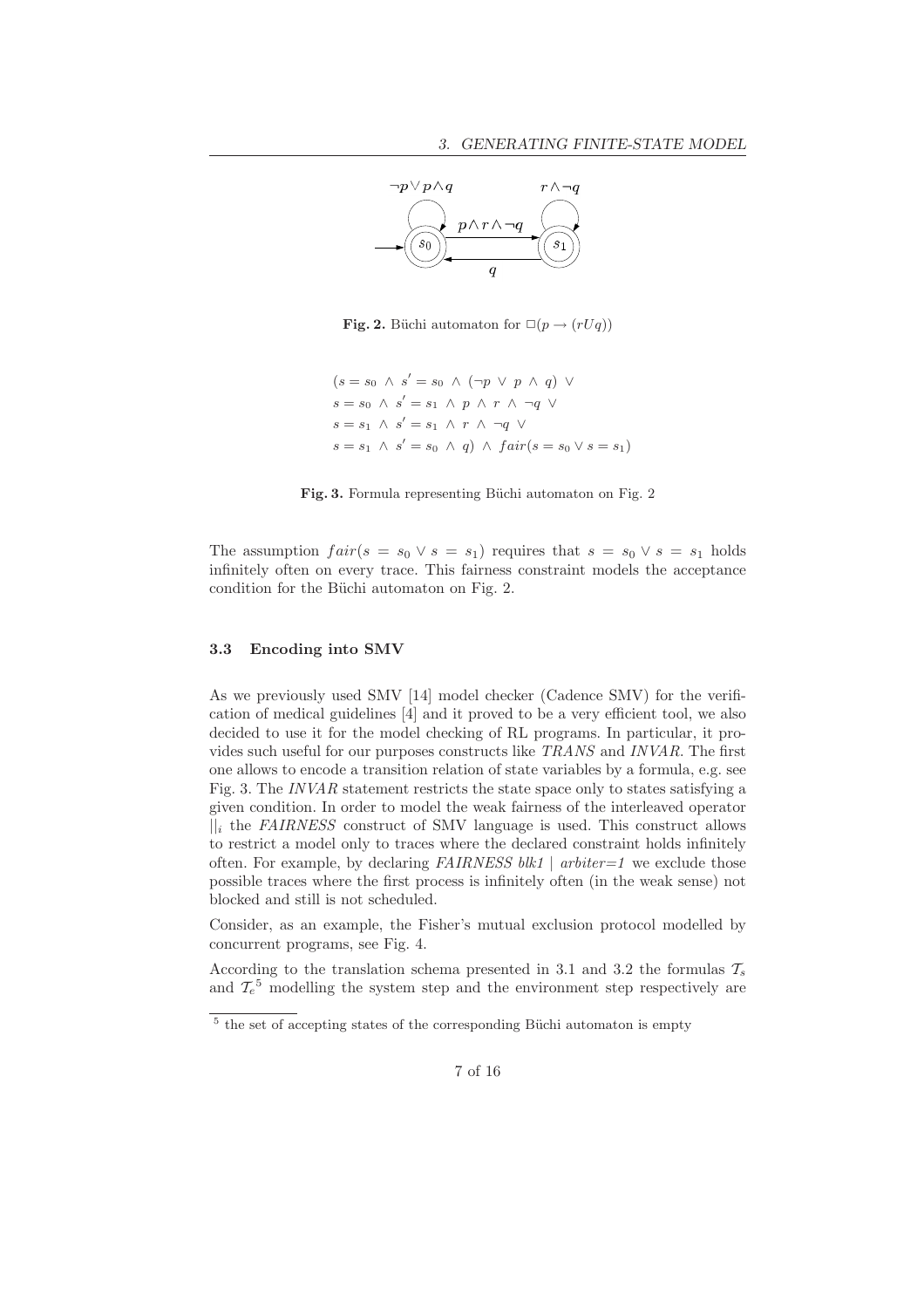| $P=1, Q=0, R=0,$                                | $\left($ : initial values        |            |
|-------------------------------------------------|----------------------------------|------------|
| mutex.                                          | (: parallel program              | $\cdot$ )  |
| $\Box (P'' = P' \land Q'' = Q' \land R'' = R')$ | $(:$ environment assumption $:)$ |            |
| $\vdash \Box (Q \neq 1 \lor R \neq 1)$          | (: property to prove             | $\cdot$ :) |

where

| mutex $\equiv$         | while <i>true</i> do begin | while <i>true</i> do begin |
|------------------------|----------------------------|----------------------------|
| await $P = 1$ ;        | await $P = 0$ ;            |                            |
| (: critical section :) | (: critical section :)     |                            |
| $Q := 1$ ;             | (: noncritical section :)  |                            |
| $Q := 0, P := 0$ ;     | $R := 0, P := 1$ ;         |                            |
| end                    | end                        | end                        |

Fig. 4. Proof obligation in KIV for the Fisher's mutual exclusion protocol safety property.

automatically generated for this example:

$$
\mathcal{T}_s \equiv (\neg blk_1 \land ((pc_1 = l_{11} \land pc'_1 = l_{12} \land true \land same(\lbrace P, Q, R \rbrace))) \lor
$$
  
\n
$$
(pc_1 = l_{11} \land pc'_1 = l_{15} \land \neg true \land same(\lbrace P, Q, R \rbrace)) \lor
$$
  
\n
$$
(pc_1 = l_{12} \land pc'_1 = l_{13} \land P = 1 \land same(\lbrace P, Q, R \rbrace)) \lor
$$
  
\n
$$
(pc_1 = l_{12} \land pc'_1 = l_{12} \land \neg (P = 1) \land same(\lbrace P, Q, R \rbrace)) \lor
$$
  
\n
$$
(pc_1 = l_{13} \land pc'_1 = l_{14} \land Q' = 1 \land same(\lbrace P, R \rbrace)) \lor
$$
  
\n
$$
(pc_1 = l_{14} \land pc'_1 = l_{11} \land Q' = 0 \land P' = 0 \land same(\lbrace R \rbrace)) \lor
$$
  
\n
$$
(pc_1 = l_{15} \land pc'_1 = l_{15} \land same(\lbrace P, Q, R \rbrace)) \land same(\lbrace pc_2 \rbrace)) \lor
$$
  
\n
$$
(\neg blk_2 \land (\dots) \land same(\lbrace pc_1 \rbrace)),
$$
  
\nwhere  $blk_1 \equiv pc_1 = l_{12} \land \neg (P = 1), blk_2 \equiv pc_2 = l_{22} \land \neg (P = 0)$   
\n
$$
\mathcal{T}_e \equiv s = s_0 \land s' = s_0 \land P'' = P' \land Q'' = Q' \land R'' = R'
$$

After the translation of the program [mutex] and the environment assumption  $\square(P'' = P' \land ...)$  into formulas the corresponding SMV model is generated. For reasons of better readability of the generated SMV model we encode the transition relation  $\mathcal{T}_s$  indirectly using *case* construct. On the other hand, the transition relation  $T_e$  of an environment is directly encoded into SMV using TRANS construct.

In RL a temporal step consists of two substeps (system step and environment step) which are executed sequentially, i.e. first the value of primed variables  $\nu'$ is computed and then the value of double primed variables depending on the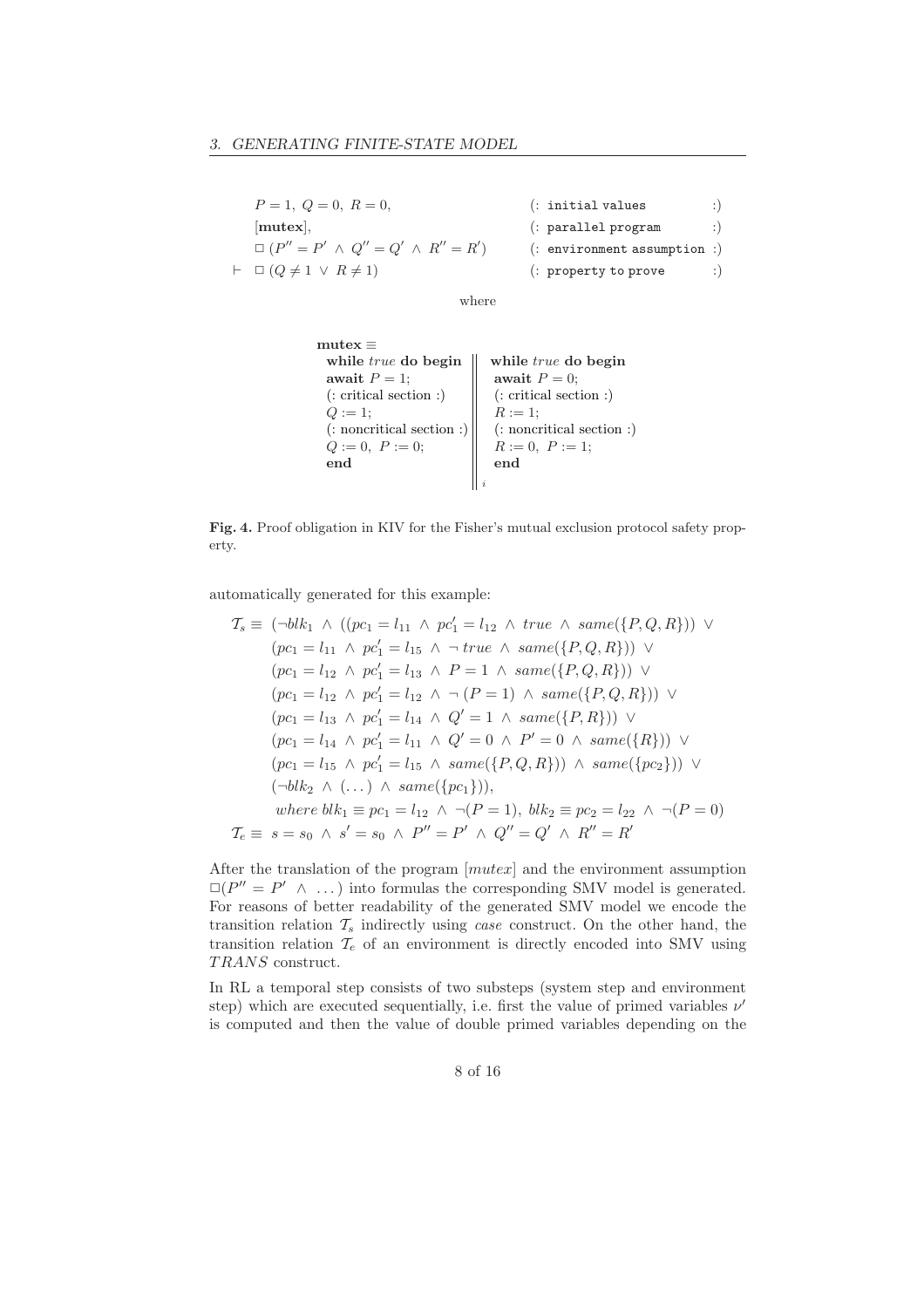```
module main(blk1,blk2,Pp,Qp,Rp) {
p : {1,0}; output pp : {1,0}; q : {1,0}; output qp : {1,0};
r : {1,0}; output rp : {1,0};
init(p) := 1; init(q) := 0; init(r) := 0;arbiter : {ini,no,1,2};
pc1 : {l1x1,l1x2,l1x3,l1x4,l1x5}; pc2 : {l2x1,l2x2,l2x3,l2x4,l2x5};
init(pc1) := 11x1; init(pc2) := 12x1;init(arbiter) := ini; next(arbiter) := \{no, 1, 2\};output blk1 : \{0,1\}; blk1 := pc1=l1x2 & !p=1 | pc1=l1x5;
output blk2 : {0,1}; blk2 := pc2=l2x2 & !!p=1 | pc2=l2x5;
case {
   arbiter=1 : case {
      pc1 = 11x1 \& 1 : next(pc1) := 11x2;pc1=11x1 \& (1) : next(pc1) := 11x5;pc1=11x2 & p=1 : next(pc1) := 11x3;
     pc1=11x2 & !(p=1) : next(pc1) := pc1;
     pc1 = 11x3 : next(pc1) := 11x4;
      pc1 = 11x4 : next(pc1) := 11x1;
      1 : next(pc1) := pc1;
   \lambda1 : next(pc1) := pc1;
}
... /* case for arbiter=2 : transition relation of pc2 */
case {
   arbiter=1 : case {
     pc1 = 11x4 : pp := 0;1 : pp := p;
   }
   arbiter=2 : case
   {
      pc2=l2x4 : pp := 1;
      1 : pp := p;
   }
   1 : pp := p;
}
... /* definitions of Qp and Rp */
INVAR
!(blk1=1 & arbiter=1) & !(blk2=1 & arbiter=2) &
!((b1k1=0 \mid b1k2=0) \& arbiter=no);
s : \{1\}; \text{init}(s) := \{1\};TRANS ((s=1) & next(s)=1 & next(r)=rp & next(q)=qp & next(p)=pp);
FAIRNESS (blk1 | arbiter=1) & (blk2 | arbiter=2);
assert G !(q=1 & r=1);
}
```
Fig. 5. The SMV model excerpt for the mutex protocol 9 of 16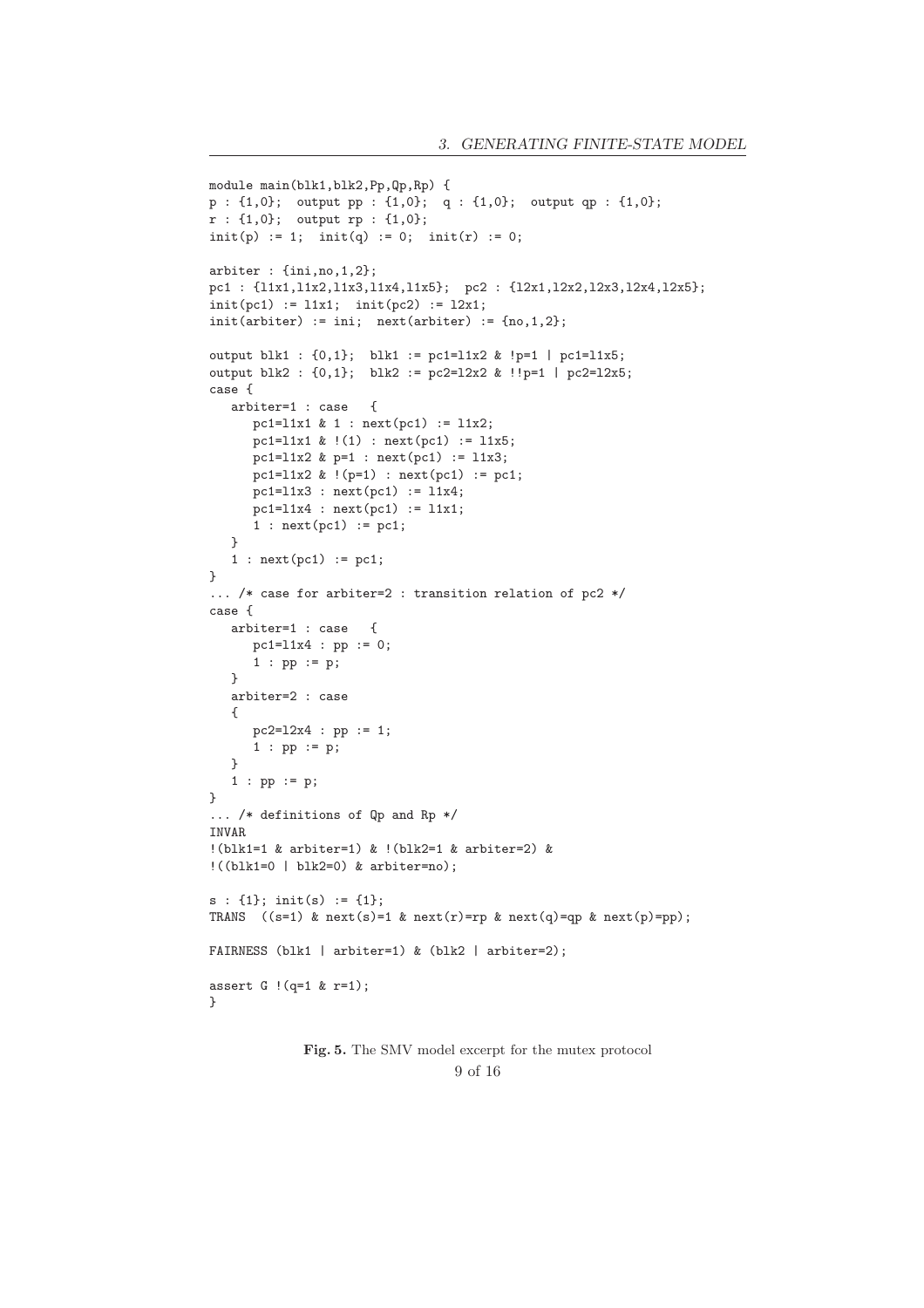assignment of primed variables. We modelled this behavior by introducing for each variable v an output parameter *output* :  $v_p$  and a state variable v. The value of  $v_p$  in each step step represents the value of the primed variable  $v'$  and is computed from the current values of the state variables in an unambiguous way due to the definition of  $\mathcal{T}_s$ . The value of  $v''$  is defined by  $next(v)$  (the value of the state variable v in the next step) due to the definition of  $\mathcal{T}_{e}$ .

#### 4 Data Abstraction

Usually, RL specifications contain complex and infinite data types. Unlike theorem proving, which is very suitable for reasoning about abstract data types, model checking puts restrictions on the used data types, e.g., they should be finite. Consequently, the first step in an application of model checking to the specifications of concurrent systems in a theorem prover is to transform them to a finite state form. This step typically involves some kind of abstraction. As we focus on the abstraction of the data part of a model (model checking is quite efficient in handling control part) we will use data abstraction  $[12, 5, 9, 13]$ technique.

The soundness of verification techniques involving abstractions essentially depends on the property preservation. Whenever the abstract system satisfies a formula, the concrete system also satisfies this formula. In our framework we are dealing with LTL formulas. Since LTL formulas are interpreted over all possible traces of a system (the system satisfies LTL formula  $\Leftrightarrow$  LTL formula is satisfied on every trace of the system), it is sufficient to show that for every trace of the concrete system  $M$  there exists a corresponding trace in the abstract system  $M'$ . This correspondence is encoded as a relation between data types in the concrete system and their correspondents in the abstract system. These ideas are formalized by the notion of simulation relation [17]. Assuming that  $M'$  simulates  $M$ , then according to [5]  $M'$  preserves ACTL (therewith LTL) properties of M.

As in our case  $M$  is defined by a parallel program operating on variables, we define M' by providing a surjective *abstraction mapping*  $\alpha$  from concrete to abstract domains. Usually, it is defined as an identity mapping for finite domains and an equivalence relation for infinite domains respectively. Further, for each function  $f_c$  in the concrete program an abstract counterpart  $f_a$  should be provided. Abstract functions  $f_a$  introduce nondeterminism which is modeled by nondeterministic operations, i.e. set-valued functions. In this context, our original requirement on  $M'$  to "mimic"  $M$  can be formulated by using a notion of homomorphism, see Def. 5. In fact, if  $\alpha$  is proven to be an homomorphism with respect to the concrete functions  $f_c$  then it defines a simulation relation between  $M$  and  $M'$  and therefore is a safe abstraction [15].

**Definition 5 (Homomorphic mapping).** An abstraction mapping  $\alpha$  is an homomorphism with respect to functions  $f_c$  and their abstract counterparts  $f_a$  if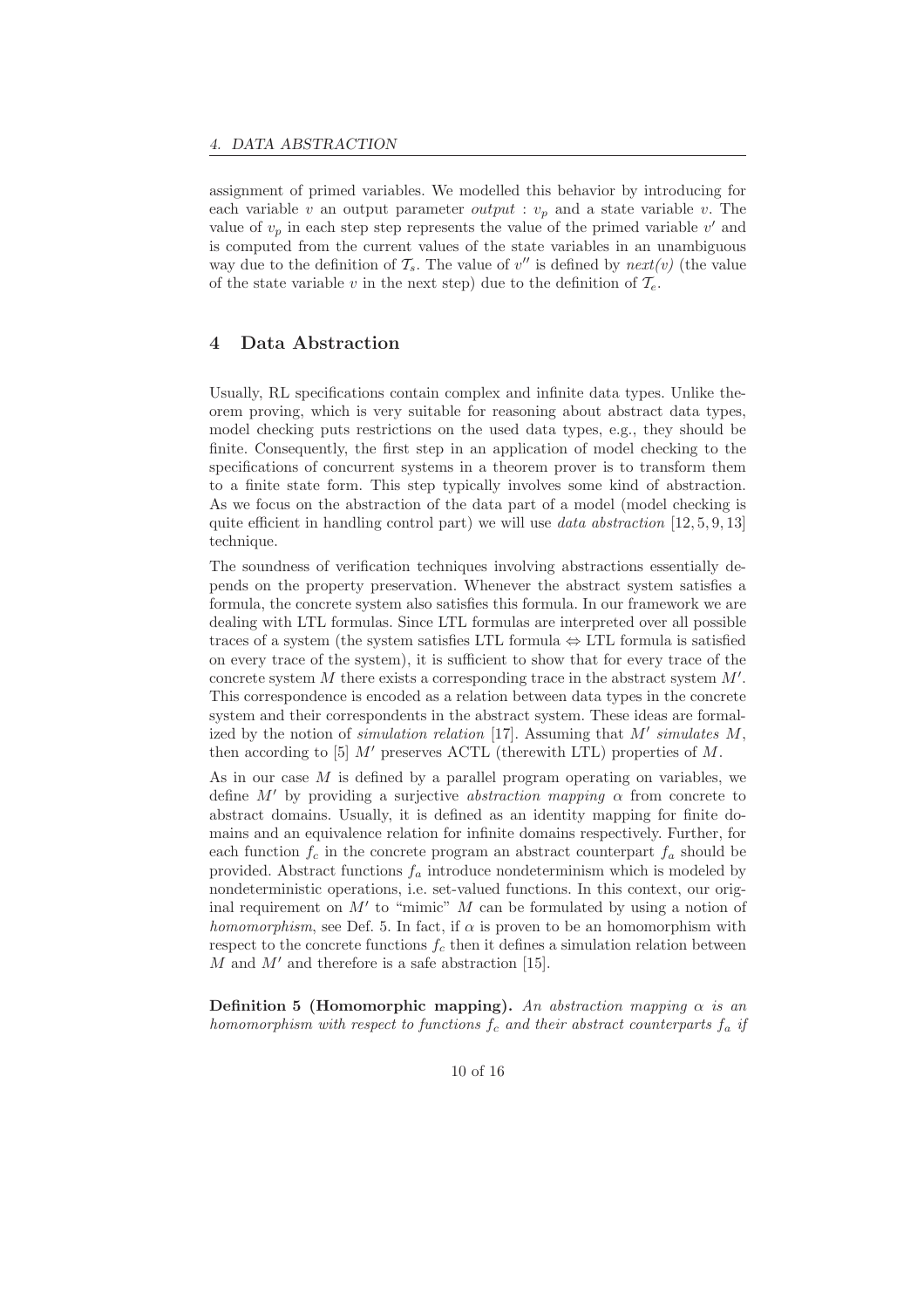following holds:

 $\forall \bar{x}.\ \alpha(f_c(\bar{x})) \in f_a(\alpha(\bar{x}))$ 

In following, we will demonstrate an application of data abstraction followed by a formal proof of simulation relation in the theorem prover KIV using a concrete example.

#### 4.1 Example: Producer-Consumer

Consider an asynchronous concurrent system consisting of two processes: producer, which generates random values, and *consumer*, which receives these values, see Fig. 6. The communication is abstracted by a shared variable  $CH.data$ and works according to the handshake procedure: the receiver is informed by the signal CH.sig that something is sent and acknowledges a reception by setting the signal CH.ack (a signal is sent by negating the corresponding variable). Furthermore, both processes store the messages which they have sent/received in the queues PLIST/CLIST. Initially, the queues are empty, channel contains some random data and both signals are set to true. The property we want to prove argues that no messages are lost, no doubles are produced by the channel and the order of messages is preserved. It is formulated as a safety property: the consumer queue CLIST is always a prefix of the producer queue PLIST.

 $PLIST = [\ ]$ ,  $CLIST = [\ ]$ ,  $CH = mkch(A, true, true),$ [prodcon],  $\Box$   $(CH'' = CH' \land A'' = A' \land PLIST'' = PLIST' \land CLIST'' = CLIST')$  $\vdash \Box (CLIST \subseteq PLIST)$ 

where

| $\mathbf{prodcon} \equiv$              |                                                            |
|----------------------------------------|------------------------------------------------------------|
| while <i>true</i> do begin             |                                                            |
| await $CH.\text{sig} = CH.\text{ack};$ | while <i>true</i> do begin<br>await $CH.size \neq CH.ack;$ |
| $A := [?];$                            | $A := CH.data;$                                            |
| $PLIST := PLIST + A;$                  | $CLIST := CLIST + A;$                                      |
| $CH := mkch(A, \neg CH.size, CH.ack);$ | $CH := mkch(CH.data, CH.size, \neg CH.ack);$               |
| end                                    | end                                                        |
|                                        |                                                            |

Fig. 6. Proof obligation in KIV for the Producer-Consumer example.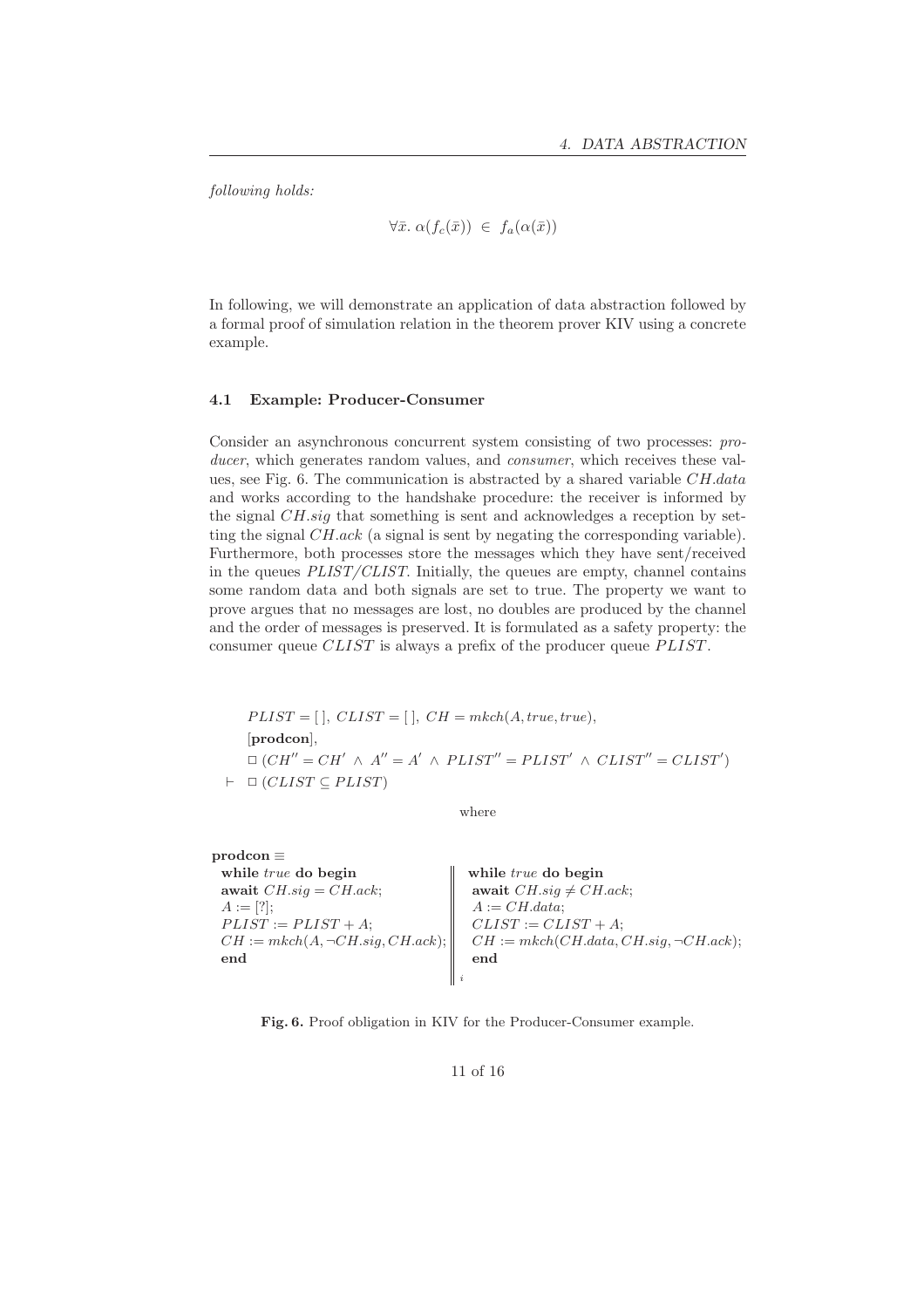Although, this example has a quite simple control structure, it can not be directly model checked as its specification contains two infinite data types: *elem* (unspecified message type) and list (lists of elements with arbitrary lengths). The abstraction, we will use, is motivated by following observations done by an informal analysis of the system:

- $-$  property actually does not care about a concrete value of the variable  $A$  as long as it is delivered on time
- in every step of an execution the lengths of both queues are either equal or  $\#MB.pli = 1 + \#MB_cli.$

The RL specification of Producer-Consumer example uses following sorts: bool, elem, list and channel. Here, sorts bool (finite) and channel (structure) pose no problem with respect to finiteness, while sorts elem and list should be treated by an abstraction. Instead of defining abstract sorts  $elem_a$  and  $list_a$  followed by a definition of mappings  $\alpha : elem \rightarrow elem_a$  and  $\alpha : list \rightarrow list_a$  we follow a bit different way of defining a data abstraction. First, we transform the specification by grouping all variables with infinite domain in a tuple, e.g. variables PLIST,  $CLIST$  and A are bundled in  $[PLIST, CLIST, A]$ , and define a new data type Tuple which is a structure where each place corresponds to some infinite variable in program<sup>6</sup>. Next, we introduce a new program variable  $T: Tuple$  and replace all occurrences of bundled variables  $v$  in a program by  $T.v$ . Now we will define an abstraction mapping  $\alpha$  for data type Tuple. The corresponding abstract data type  $Tuple_a$  has a finite domain which contains symbolic values. The variable T in the concrete program is mapped to  $T_a:Tuple_a$  in the abstract program. All assignments  $T.v := \tau$  in the concrete program are mapped on assignments  $T_a :=$  $\alpha(\tau)$  in the abstract program. For each function  $f_c$  in the concrete program which is applied to T.v, i.e.  $f_c$  is applied to T, we define an abstract function  $f_a$  which is applied just to  $T_a$ , e.g.  $PLIST := PLIST + A$  is transformed into  $T. PLIST :=$ T.PLIST + T.A and mapped on  $T_a := pinsert_a(T_a)$  in the abstract program. Special case here is the nondeterministic assignment  $A := [?]$  to variable  $A$ , which is mapped on the abstract function  $qet randomA$ :  $Tuple_a \rightarrow Tuple_a$ . The overall definition of the abstraction mapping  $\alpha$  for the Producer-Consumer example is shown in Fig. 7.

As the data type *channel*, which describes a structure, has infinite data type *elem* as a component, it is mapped by  $\alpha$  not exactly on itself (as *bool* for example). Abstract version of *channel* has component of type  $Tuple_a$  instead of *elem*. According to the definition of the mapping  $\alpha$  an abstract program is constructed, see Fig. 8.

The temporal property  $\Box PLIST \subseteq CLIST$  can be rewritten as  $\Box \exists z$ .  $PLIST =$  $CLIST + z$ . Obviously our abstraction is too coarse in order to represent the ⊑ function in an appropriate way. So we show a stronger temporal property

<sup>6</sup> Surely, infinite variables in a program can be grouped in several disjoint tuples depending on an abstraction which is used.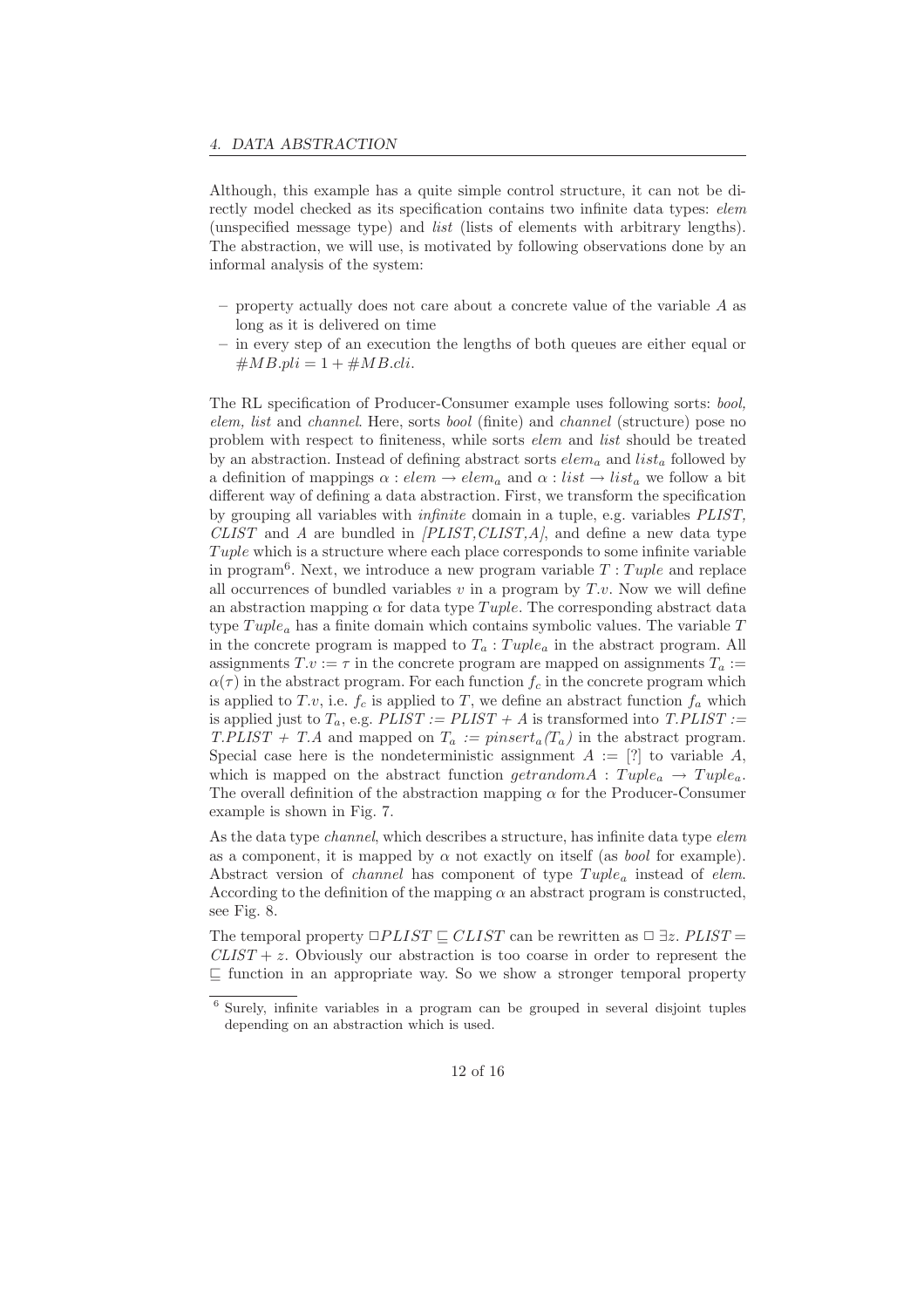$$
\alpha(mkTuple(x, y, A)) = \begin{cases} Equal & \text{if } x = y \\ Shorter1 & \text{if } x = y + A \\ \perp & \text{otherwise} \end{cases}
$$

$$
pinsert_{a}(T_{a}) = \begin{cases} {Shorter1} & \text{if } T_{a} = Equal \\ {Equal, \perp} & \text{otherwise} \end{cases}
$$

$$
cinsert_{a}(T_{a}) = \begin{cases} {Equal} & \text{if } T_{a} = Shorter1 \\ {Shorter1, \perp} & \text{otherwise} \end{cases}
$$

$$
getrandomA(T_{a}) = \begin{cases} {T_{a}} & \text{if } T_{a} = Equal \\ { \perp, Shorter1} & \text{otherwise} \end{cases}
$$

Fig. 7. Definition of the abstraction mapping  $\alpha$  and of the corresponding abstract functions

 $\Box$  PLIST = CLIST  $\lor$  PLIST = CLIST + A which can be directly mapped on  $\Box T_a = Equal \lor T_a = Shorter1.$ 

> $T_a = Equal, CH_a = mkch(T_a, true, true),$ [prodcon],  $\Box (CH'' = CH' \land T''_a = T'_a)$  $\vdash \Box (T_a = Equal \lor T_a = Shorter1)$

> > where

prodcon ≡ while *true* do begin await  $CH.size = CH.ack;$  $T_a := getrandomA(T_a);$  $T_a := pinsert_a(T_a);$  $CH_a := mkch(T_a, \neg CH.size, CH.ack);$ end while *true* do begin await  $CH.\dot{sig} \neq CH.\dot{ack};$  $T_a := CH_a.data;$  $T_a := \text{cinsert}_a(T_a);$  $CH_a := mkch(CH_a.data, CH.size, \neg CH.ack);$ end i

Fig. 8. Abstract finite state program and corresponding proof obligation.

In order to assure that an abstraction mapping  $\alpha$  is safe with respect to LTL properties we have to prove that it is an homomorphism with respect to used functions f in a concrete program and their abstractions  $f_a$  in the abstract program, see Def. 5. For example, for function *pinsert* : Tuple  $\rightarrow$  Tuple (corresponds to  $PLIST := PLIST + A$ ) we have to show that  $\forall T. h(pinsert(T)) \in$  $pinset<sub>a</sub>(h(T))$ . All these proofs were automatically accomplished in KIV using the standard set of heuristics (in particular automatic case splitting as abstract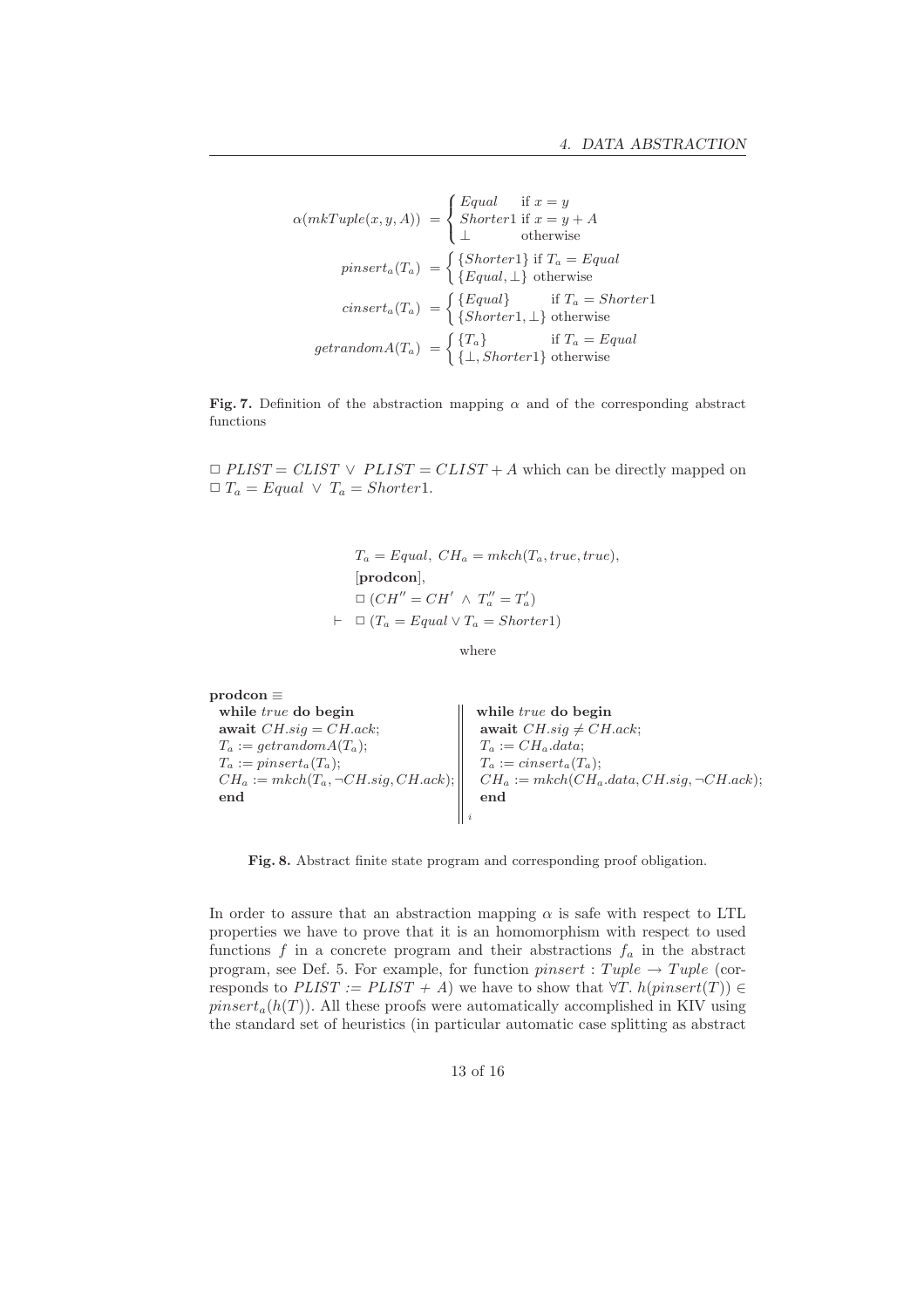functions usually represent big case distinctions). In the first try, we defined *pinsert<sub>a</sub>*(T<sub>a</sub>) for the case  $T_a \neq Equal$  to be equal  $\{\perp\}$ . By proving the homomorphism property for the abstract function  $pinset_a$  we discovered an error : by inserting an element in PLIST we can make this list equal CLIST. Therefore, the right definition of pinsert<sub>a</sub>(T<sub>a</sub>) for the case  $T_a \neq Equal$  is  $\{\perp, Equal\}$ , see Def. 7.

After an abstract finite state program is constructed, we can use the automatic method from Section 3 and start the SMV model checker. Automatic proof of the abstract property  $\Box$  (T<sub>a</sub> = Equal $\lor$ T<sub>a</sub> = Shorter1) takes virtually no time (2000) BDD nodes were allocated) and the property is proven to hold for the abstract model, which implies that original property  $\Box$  CLIST  $\Box$  PLIST holds in the original model as well. Practical experiences from the verification of Producer-Consumer example have shown that the most effort was put in finding an idea of an abstraction  $\alpha$  as well as defining abstract functions  $\text{pin}set_a$ , cinsert<sub>a</sub>. Following table gives an overview of model checking results (all experiments were carried out on a AMD Athlon Dual Core with two 2.4 GHz processors and 4GB RAM memory):

| Example                     |     | code lines allocated BDD nodes SMV time |          |
|-----------------------------|-----|-----------------------------------------|----------|
| mutex (generated SMV model) | 83  | 634                                     | $0.01$ s |
| mutex (classical SMV model) | 43  | 421                                     | $0.01$ s |
| prodcon                     | 125 | 2256                                    | $0.01$ s |

# 5 Conclusion and Future Work

We have presented a technique which combines model checking and theorem proving within the Reactive Logic framework in the theorem prover KIV. It allows to prove arbitrary linear time temporal logic properties of concurrent systems. We define a translation procedure from finite state RL specifications into finite state transition systems which are subsequently encoded into SMV syntax. Here, we extended the classical translation procedure for parallel programs [16, 6] to RL which supports the concept of an environment.

As typical RL specifications contain arbitrary infinite data types, e.g. infinite lists, we demonstrated an application of the well-known data abstraction technique, which allows to bring specifications to a finite form. This kind of abstraction is an informal activity which requires a thorough understanding of a model, i.e. it requires a reasonable human interaction effort. Though, all generated proof obligations are automatically discharged in the theorem prover KIV, in case a proof fails, human interaction is required in order to adjust the abstraction mapping. The proof of a trace inclusion does not prevent an abstract model from containing spurious counter examples. In fact, there exists a trade-off between defining as lazy abstraction as possible (which results in nondeterminism and spurious counter examples) and defining a very precise abstraction (state explo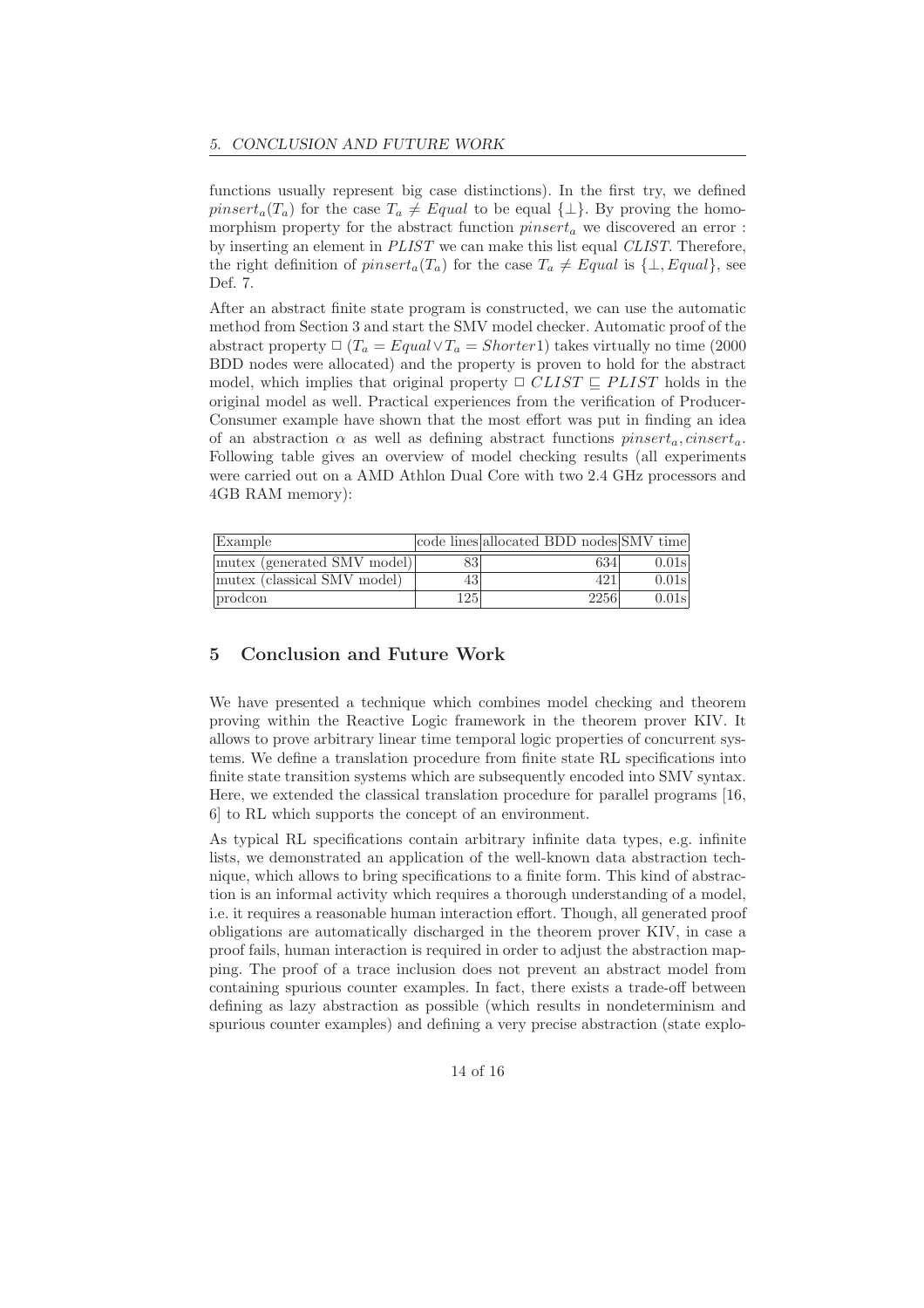sion). Therefore, it would be very helpful to enable an automatic simulation of generated counter examples on the concrete model, in order to detect spurious ones.

By introducing double primed variables, which enables to replace some parts of a model by an environment assumption, Reactive Logic is very suitable for compositional reasoning. It looks like very promising to apply our method to larger practical examples in combination with compositional strategies.

#### References

- 1. M. Balser, C. Duelli, W. Reif, and G. Schellhorn. Verifying concurrent systems with symbolic execution. Journal of Logic and Computation, 12(4):549-560, 2002.
- 2. M. Balser, W. Reif, G. Schellhorn, K. Stenzel, and A. Thums. Formal system development with KIV. In T. Maibaum, editor, Fundamental Approaches to Software Engineering, number 1783 in LNCS. Springer, 2000.
- 3. Michael Balser. Verifying Concurrent Systems with Symbolic Execution. Shaker-Verlag, 2006.
- 4. S. Bäumler, M. Balser, A. Dunets, W. Reif, and J. Schmitt. Verification of medical guidelines by model checking - a case study. In SPIN, volume 3925 of Lecture Notes in Computer Science, pages 219–233. Springer, 2006.
- 5. E. M. Clarke, O. Grumberg, and D. E. Long. Model checking and abstraction. ACM Transactions on Programming Languages and Systems, 16(5):1512–1542, September 1994.
- 6. E. M. Clarke, O. Grumberg, and D. A. Peled. Model Checking. MIT Press, 2000.
- 7. M. Colón and T. Uribe. Generating finite-state abstractions of reactive systems using decision procedures. In Proceedings of the Conference on ComputerAided Verification, number 1427 in Lecture Notes in Computer Science, pages 293–304. Springer-Verlag, July 1998.
- 8. P. Cousot and R. Cousot. Abstract interpretation: a unified lattice model for static analysis of programs by construction or approximation of fixpoints. In Conference Record of the Fourth Annual ACM SIGPLAN-SIGACT Symposium on Principles of Programming Languages, pages 238–252, Los Angeles, California, 1977. ACM Press, New York, NY.
- 9. D. E. Long. Model Checking, Abstraction and Compositional Verification. PhD thesis. School of Computer Science, Carnegie Mellon University. July 1993.
- 10. Dennis Dams, Dieter Hutter, and Natalia Sidorova. Combining theorem proving and model checking — a case study, 2000.
- 11. Rob Gerth, Doron Peled, Moshe Y. Vardi, and Pierre Wolper. Simple on-the-fly automatic verification of linear temporal logic. In Protocol Specification Testing and Verification, pages 3–18, Warsaw, Poland, 1995. Chapman & Hall.
- 12. O. Grumberg. Abstractions and reductions in model checking. In Marktoberdorf summer school. Nato Science Series, 2001.
- 13. J. Dingel and T. Filkorn. Model checking for infinite state systems using data abstraction, assumption-commitment style reasoning and theorem proving. In P. Wolper, editor, Proceedings of the 7th International Conference On Computer Aided Verification, volume 939, pages 54–69, Liege, Belgium, 1995. Springer Verlag.
- 14. K.L. McMillan. The SMV system. Technical Report CMU-CS-92-131, 1992.